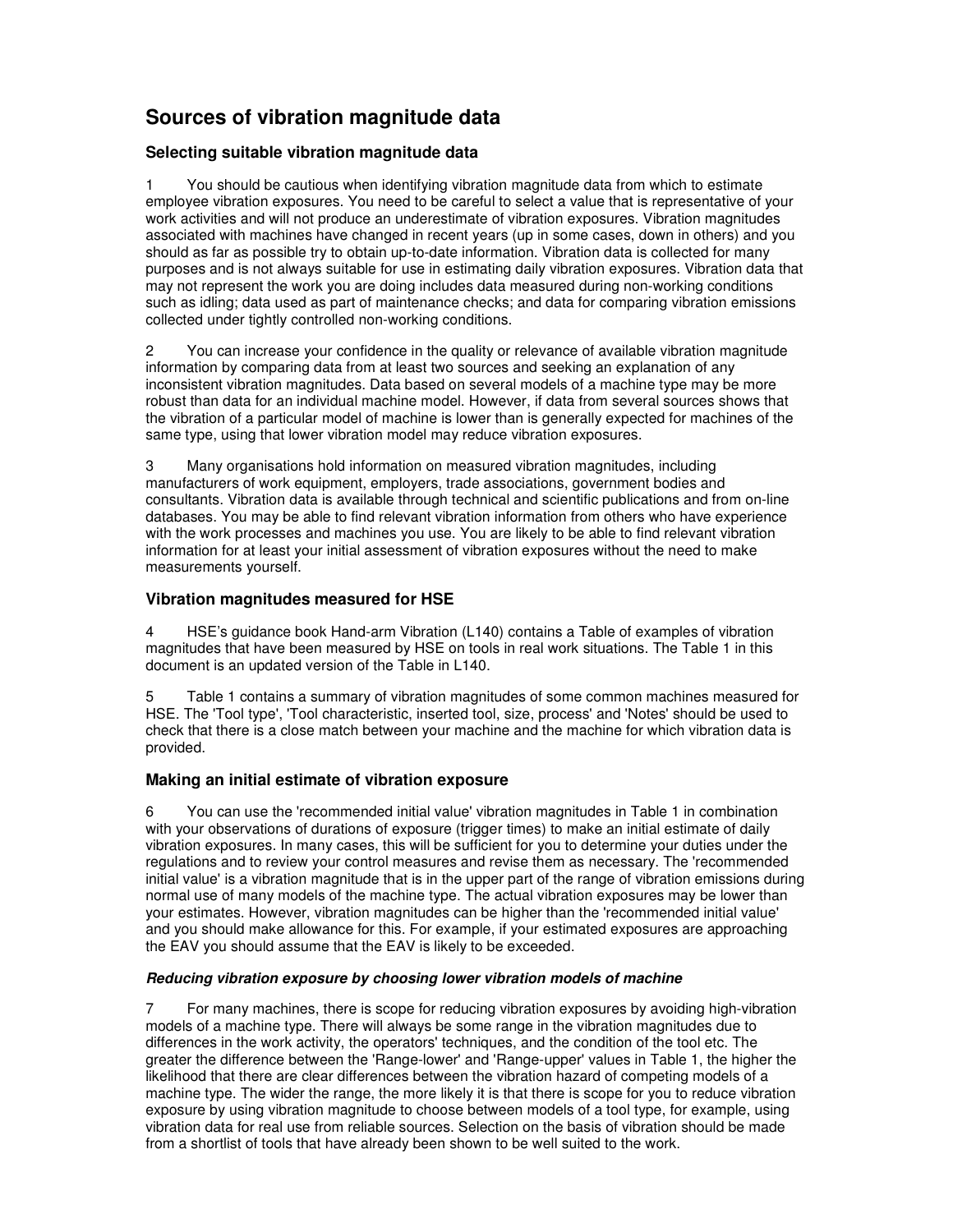**Table 1** A summary of vibration magnitudes of some common machines

| Industry | <b>Tool type</b>      | Tool<br>characteristic,<br>inserted tool,<br>size, process | <b>Notes</b>                                                                                                                                                                                                                                | Range-<br>lower<br>$(10\%$ ile)<br>(m/s <sup>2</sup> ) | Range-<br>upper<br>$(90\%$ ile)<br>(m/s <sup>2</sup> ) | Recommended<br>initial value<br>(75%ile)<br>(m/s <sup>2</sup> ) |
|----------|-----------------------|------------------------------------------------------------|---------------------------------------------------------------------------------------------------------------------------------------------------------------------------------------------------------------------------------------------|--------------------------------------------------------|--------------------------------------------------------|-----------------------------------------------------------------|
| General  | <b>Drills</b>         | Standard drill bit                                         | Vibration values can<br>vary across the many<br>sub-categories (eg<br>small to large) and<br>different materials being<br>worked. Larger drills<br>tend to give higher<br>vibration values.<br>Maintaining sharp drill<br>bits is important | $\overline{c}$                                         | 5                                                      | 5                                                               |
| General  | <b>Drills</b>         | Hole saw                                                   |                                                                                                                                                                                                                                             | 4                                                      | 12                                                     | 10                                                              |
| General  | Drills - Core         | 78-107 mm                                                  | Can give very high<br>vibrations if operators<br>push too hard.<br>Maintaining sharp drill<br>bits is important                                                                                                                             | 6                                                      | 8                                                      | 8                                                               |
| General  | Drills - Impact       | 5 and 8 mm<br>masonry bit                                  | Can give very high<br>vibrations if operators<br>push too hard.<br>Maintaining sharp drill<br>bits is important                                                                                                                             | 7                                                      | 13                                                     | 11                                                              |
| General  | Grinders-<br>Angle    | 100-180 mm                                                 | Vibration values will<br>depend on force being<br>applied and different<br>materials being worked.<br>Selecting the right<br>grade of abrasive and<br>applying the right forces<br>can help to minimise<br>exposures                        | 3                                                      | 10                                                     | 7                                                               |
| General  | Grinders-<br>Angle    | 125 and 100<br>mm Flapper<br>discs                         |                                                                                                                                                                                                                                             | 2                                                      | 5                                                      | 4                                                               |
| General  | Grinders $-$<br>Angle | 220-300 mm                                                 | Vibration values can<br>vary across the many<br>sub-categories and<br>different materials being<br>worked. Applying too<br>much force can produce<br>lobing of the discs and<br>significantly increase<br>vibration levels                  | 4                                                      | 11                                                     | 9                                                               |
| General  | Grinders - Die        |                                                            |                                                                                                                                                                                                                                             | 5                                                      | 10                                                     | 8                                                               |
| General  | Grinders-<br>Straight |                                                            | Correct selection of the<br>abrasive will ensure that<br>workers do not apply<br>excessive force and<br>keep vibration<br>magnitudes to a<br>minimum                                                                                        | 4                                                      | 9                                                      | 8                                                               |
| General  | Nail guns             |                                                            | Measured vibration<br>levels are dependent<br>upon rates of use. It can<br>be difficult to assess<br>exposure times<br>correctly                                                                                                            | 3                                                      | 13                                                     | 9                                                               |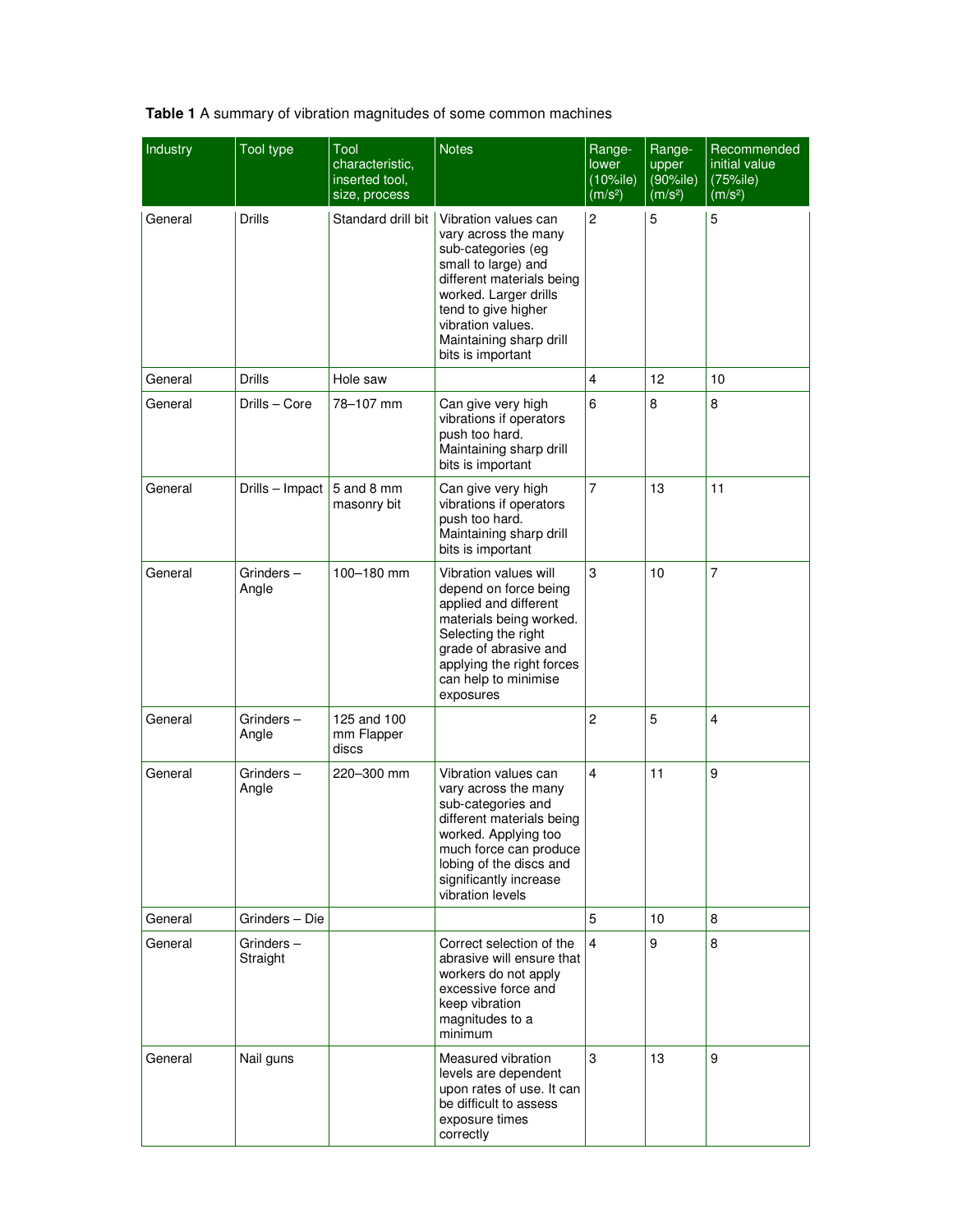| Industry     | <b>Tool type</b>                   | Tool<br>characteristic,<br>inserted tool.<br>size, process                          | <b>Notes</b>                                                                                                                                                                                      | Range-<br>lower<br>$(10\%$ ile)<br>(m/s <sup>2</sup> ) | Range-<br>upper<br>$(90\%$ ile)<br>(m/s <sup>2</sup> ) | Recommended<br>initial value<br>(75%ile)<br>(m/s <sup>2</sup> ) |
|--------------|------------------------------------|-------------------------------------------------------------------------------------|---------------------------------------------------------------------------------------------------------------------------------------------------------------------------------------------------|--------------------------------------------------------|--------------------------------------------------------|-----------------------------------------------------------------|
| General      | Needle<br>scalers                  | Non-vibration<br>reduced                                                            |                                                                                                                                                                                                   | 12                                                     | 26                                                     | 19                                                              |
| General      | Needle<br>scalers                  | Vibration<br>reduced                                                                |                                                                                                                                                                                                   | 3                                                      | 8                                                      | 7                                                               |
| General      | <b>Nibblers</b>                    |                                                                                     |                                                                                                                                                                                                   | $\overline{7}$                                         | 12                                                     | 12                                                              |
| General      | Reciprocating<br>saws              |                                                                                     | Operator training and<br>work organisation is<br>important. Lower<br>vibrations can be<br>achieved by keeping<br>the tool's nose against<br>the workpiece                                         | 7                                                      | 27                                                     | 18                                                              |
| General      | Sanders-<br>Random-<br>orbital     |                                                                                     | Vibration magnitudes<br>are very dependent<br>upon applied force.<br>Lower vibration<br>magnitudes can be<br>achieved by applying<br>the correct forces and<br>using the appropriate<br>abrasives | 6                                                      | 14                                                     | 12                                                              |
| General      | Sanders-<br>Orbital                |                                                                                     | Vibration magnitudes<br>are very dependent<br>upon applied force.<br>Lower vibration<br>magnitudes can be<br>achieved by applying<br>the correct forces and<br>using the appropriate<br>abrasives | 4                                                      | 12                                                     | 9                                                               |
| Construction | <b>Breakers</b>                    | Vibration-<br>reduced models<br>with suspended<br>handles or<br>suspended<br>bodies | Normal use by<br>experienced operators.<br>Lower values can often<br>be achieved by<br>improved operator<br>training                                                                              | 7                                                      | 18                                                     | 14                                                              |
| Construction | Demolition or<br>rotary<br>hammers |                                                                                     | Can give very high<br>vibrations if operators<br>push too hard.<br>Maintaining sharp drill<br>bits is important                                                                                   | 10                                                     | 21                                                     | 18                                                              |
| Construction | Plate<br>compactors                | Non-vibration<br>reduced                                                            |                                                                                                                                                                                                   | 9                                                      | 22                                                     | 18                                                              |
| Construction | Plate<br>compactors                | Vibration<br>reduced                                                                |                                                                                                                                                                                                   | $\overline{c}$                                         | $\overline{7}$                                         | $\overline{\mathbf{4}}$                                         |
| Construction | Pneumatic<br>hammers               |                                                                                     | Can give very high<br>vibrations if operators<br>push too hard.<br>Maintaining sharp drill<br>bits is important                                                                                   | 10                                                     | 29                                                     | 25                                                              |
| Construction | Saws - Cut-<br>off                 | Masonry cutting                                                                     |                                                                                                                                                                                                   | 5                                                      | 14                                                     | 13                                                              |
| Construction | Scabblers                          |                                                                                     | Well-designed vibration-<br>reduced machines can<br>give vibration values<br>less than 5 m/s <sup>2</sup>                                                                                         | $\overline{4}$                                         | 14                                                     | 12                                                              |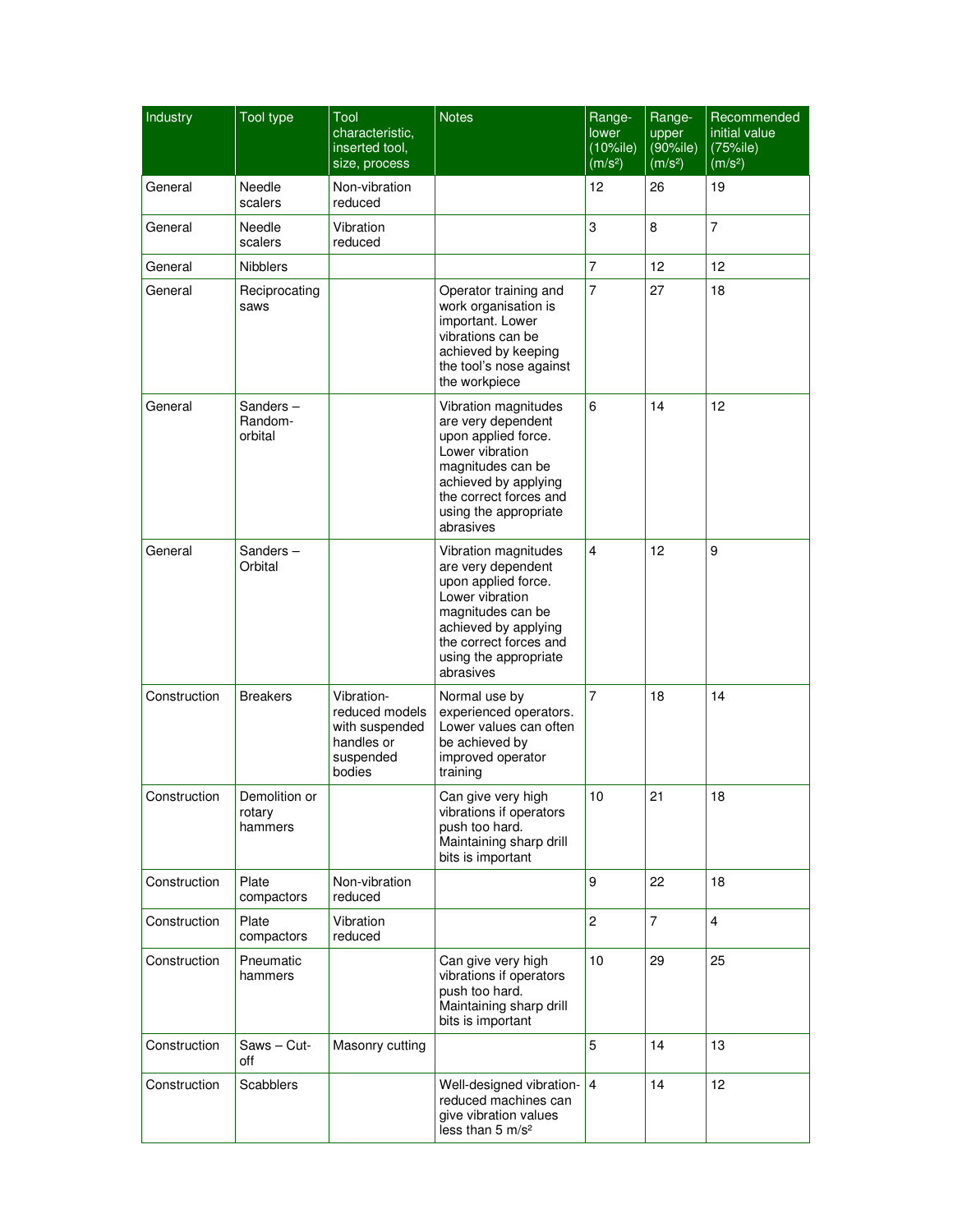| Industry                   | Tool type                           | Tool<br>characteristic,<br>inserted tool,<br>size, process | <b>Notes</b>                                                                                                                                                                                                                                                                            | Range-<br>lower<br>$(10\%$ ile)<br>(m/s <sup>2</sup> ) | Range-<br>upper<br>(90%ile)<br>(m/s <sup>2</sup> ) | Recommended<br>initial value<br>(75%ile)<br>(m/s <sup>2</sup> ) |
|----------------------------|-------------------------------------|------------------------------------------------------------|-----------------------------------------------------------------------------------------------------------------------------------------------------------------------------------------------------------------------------------------------------------------------------------------|--------------------------------------------------------|----------------------------------------------------|-----------------------------------------------------------------|
| Construction               | Trench<br>rammers                   |                                                            |                                                                                                                                                                                                                                                                                         | 13                                                     | 13                                                 | 13                                                              |
| Construction               | Water-jetting<br>guns               |                                                            |                                                                                                                                                                                                                                                                                         | 1                                                      | 5                                                  | $\overline{4}$                                                  |
| Forestry /<br>Horticulture | Brushcutters-<br>Saw blade          |                                                            |                                                                                                                                                                                                                                                                                         | 3                                                      | 5                                                  | 5                                                               |
| Forestry /<br>Horticulture | Chainsaws                           |                                                            | Good maintenance is<br>important, eg regular<br>replacement of engine<br>mounts and sharpening<br>saw points                                                                                                                                                                            | 3                                                      | 7                                                  | $\overline{7}$                                                  |
| Forestry /<br>Horticulture | Hedge<br>trimmers                   |                                                            | Higher vibration values<br>are possible; the data<br>here represents<br>operations on hedges<br>with hedge branches<br>well within the capability<br>of the machines.<br>Vibration values may be<br>higher if the hedge<br>trimmer often has to<br>work hard to cut thicker<br>branches | 3                                                      | 14                                                 | 7                                                               |
| Forestry /<br>Horticulture | Mowers-<br>Hand-guided              |                                                            |                                                                                                                                                                                                                                                                                         | 3                                                      | 8                                                  | 6                                                               |
| Forestry /<br>Horticulture | Mowers $-$<br>Ride-on               |                                                            |                                                                                                                                                                                                                                                                                         | 3                                                      | 6                                                  | 5                                                               |
| Forestry /<br>Horticulture | <b>Strimmers</b>                    | Brushcutter-<br>Strimmer                                   |                                                                                                                                                                                                                                                                                         | $\overline{c}$                                         | $\overline{7}$                                     | $\overline{7}$                                                  |
| Engineering                | Chipping<br>hammers                 | Chipping weld                                              |                                                                                                                                                                                                                                                                                         | 20                                                     | 32                                                 | 31                                                              |
| Engineering                | Impact<br>wrenches                  | Drive size: 3/8",<br>$1/2$ " & $3/4$ "                     | Measured vibration<br>levels are dependent<br>upon rates of use. It can<br>be difficult to assess<br>exposure times<br>correctly                                                                                                                                                        | 3                                                      | 6                                                  | 5                                                               |
| Engineering                | Impact<br>wrenches                  | Drive size: 1"                                             | Measured vibration<br>levels are dependent<br>upon rates of use. It can<br>be difficult to assess<br>exposure times<br>correctly                                                                                                                                                        | $\overline{7}$                                         | 11                                                 | 10                                                              |
| Engineering                | Pedestal<br>grinders                |                                                            | Correct selection of the<br>abrasive will reduce the<br>likelihood of workers<br>applying excessive<br>force and will keep<br>vibration magnitudes to<br>a minimum                                                                                                                      | 2                                                      | 11                                                 | 8                                                               |
| Engineering                | Polishers-<br>Angle (hand-<br>held) | Mop head or<br>soft-backed pad                             | Vibration magnitudes<br>are very dependent<br>upon applied force.<br>Low-vibration<br>magnitudes are<br>achieved by applying<br>the correct forces                                                                                                                                      | 1                                                      | 3                                                  | 3                                                               |